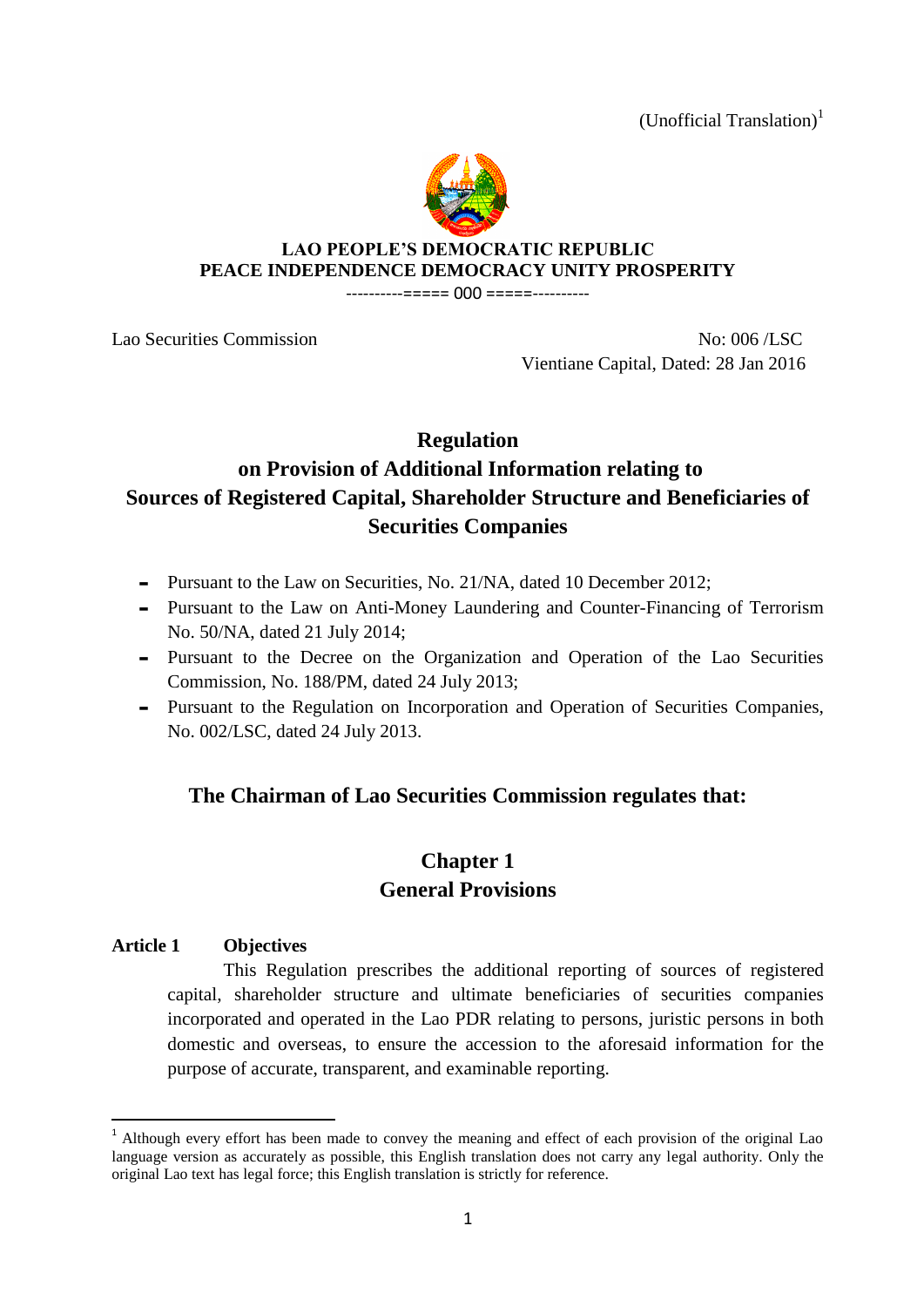#### **Article 2 Explanation of Terms**

Terms used in this Regulation have the meaning as specified below:

- 1. **"Controlling Shareholder"** means a shareholder who has voting rights, whether directly or indirectly, of more than five (5) percent of the company's total voting shares;
- 2. **"Ultimate Beneficiary"** means a person who is the end beneficial owner of business operation, activity or transaction including person with controlling power over an entity.

#### **Article 3 Scope of Application**

This Regulation shall apply to securities companies including shareholders, controlling shareholders, ultimate beneficiaries, board of directors and executives of securities companies incorporated either in the Lao PDR or overseas which operate securities business in the Lao PDR

# **Chapter 2 Additional Documents and Reporting**

#### **Article 4 Additional Documents**

Besides application documents prescribed in Article 52 of the Law on Securities and Regulation on Incorporation and Operation of Securities Companies, a person or juristic person wishing to incorporate a securities company shall submit additional documents to the Lao Securities Commission Office, as follows:

- 1. documents evidencing sources of registered capital of a securities company such as a certificate of authorization on transfer money out of the country issued by a relevant authority of that country as for the case of foreign shareholders and a certificate confirming the transfer of money into the account opened for registered capital at the Bank of the Lao PDR;
- 2. documents relating to shareholders of a securities company such as shareholding proportion, letter of power of attorney, contracts on authorized persons to act on shareholders' behalf.
- 3. documents relating to ultimate beneficiaries of a securities company including contracts between shareholders and ultimate beneficiaries of a securities company;
- 4. documents relating to controlling shareholders, ultimate beneficiaries, board of directors and executives of a securities company including a document evidencing criminal history, a declaration including details of any adverse findings by either a local or foreign securities supervisory authority;
- 5. other documents as stipulated by the Lao Securities Commission Office.

As to a securities company incorporated prior to this Regulation comes into force, submission of accurate and complete additional documents as prescribed in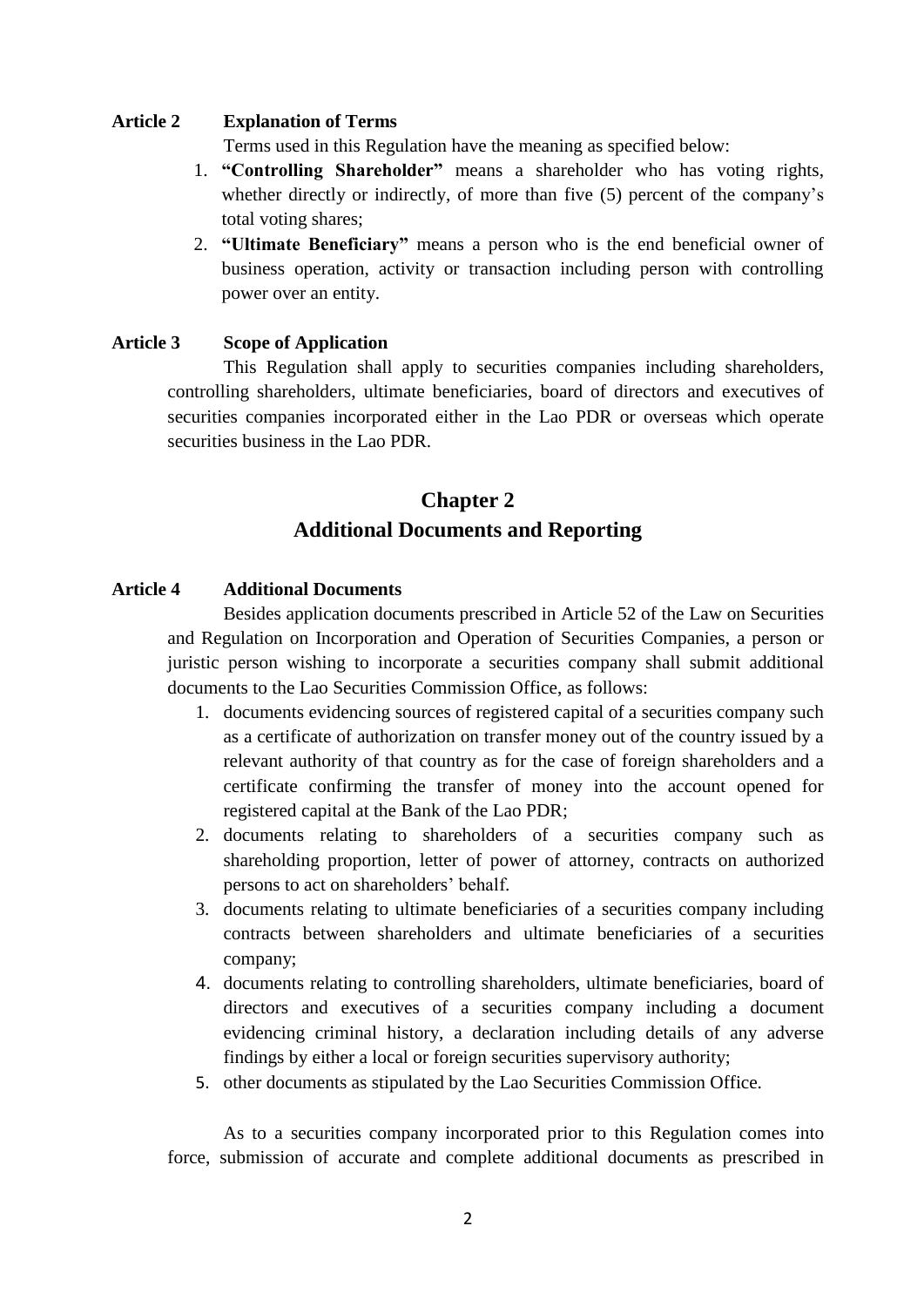Paragraph 1 of this Article are required and shall be completed within ninety (90) days from the effective date of this Regulation.

#### **Article 5 Reporting**

In case of making any changes to contents prescribed in Paragraph 1, Article 4 of this Regulation, a securities company must report to the Lao Securities Commission Office in writing within fifteen (15) working days from the date of changing.

#### **Article 6 Monitoring and Verifying Contents of Additional Documents**

The Lao Securities Commission Office shall monitor and verify information on the sources of funds, shareholders, controlling shareholders, ultimate beneficiaries, board of directors and executives of a securities company.

After the completion of monitoring and verifying contents of additional documents, the Lao Securities Commission Office may determine that a person is not fit and proper to be a shareholder, beneficial owner, board of directors or executive of a securities company and decide that they should not be permitted to own or manage a securities company. In case a securities company incorporated prior to this Regulation comes into force, a shareholder, board of directors or executive who is determined as not fit and proper shall be required to change as prescribed by the Lao Securities Commission Office.

# **Chapter 3 Policy on Persons with Achievement and Sanctions against Violators**

#### **Article 7 Policy on Person with Achievement**

A securities company with outstanding performance in implementing this Regulation shall receive rewards and other appropriate bonuses.

#### **Article 8 Sanctions against Violators**

A person, juristic person wishing to incorporate a securities company and a securities company incorporated prior to this Regulation comes into force and other relevant parties that violate this Regulation shall face the sanctions depending on the case as follows:

- 1. a person, juristic person wishing to incorporate a securities company that submits incorrect and incomplete additional documents prescribed in Paragraph 1, Article 4 of this regulation shall be rejected by the Lao Securities Commission Office;
- 2. shareholders, controlling shareholders, ultimate beneficiaries, board of directors or executives who submits incorrect and incomplete additional documents prescribed in Paragraph 1, Article 4 of this Regulation shall be subject to warning, a fine of ten million Kip to twenty million Kip  $(10,000,000 \text{ Kip} -$ 20,000,000 Kip). In case a violation is a breach of other applicable laws, a violator shall also be subject to related legal proceeding;